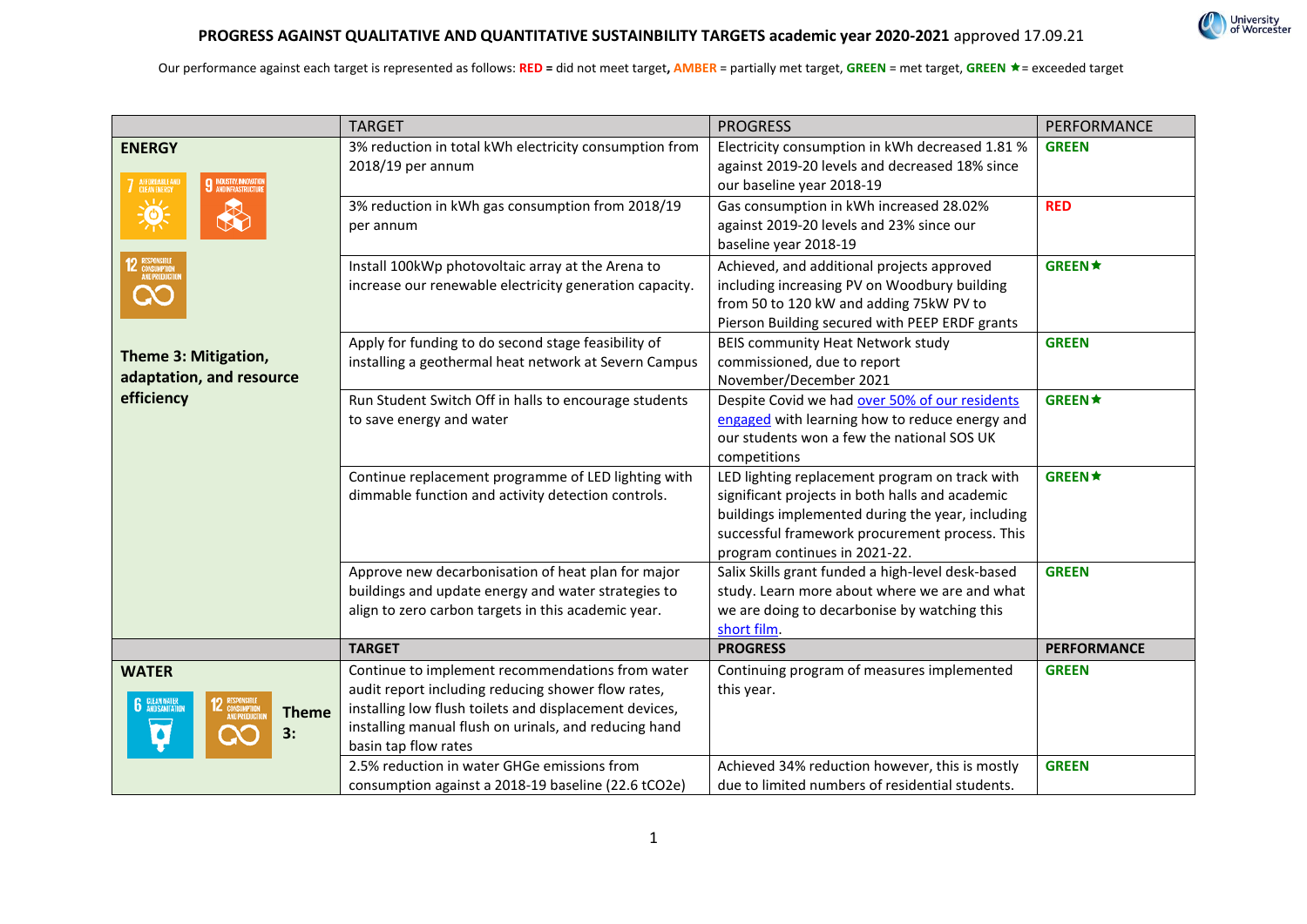

| Mitigation, adaptation, and<br>resource efficiency                                                 | Investigate installing external free drinking water<br>fountains for students and staff.                                                                                                                 | No external drinking water fountains installed                                                                                                                                                                | <b>RED</b>         |
|----------------------------------------------------------------------------------------------------|----------------------------------------------------------------------------------------------------------------------------------------------------------------------------------------------------------|---------------------------------------------------------------------------------------------------------------------------------------------------------------------------------------------------------------|--------------------|
|                                                                                                    | <b>TARGET</b>                                                                                                                                                                                            | <b>PROGRESS</b>                                                                                                                                                                                               | <b>PERFORMANCE</b> |
| <b>WASTE MANAGEMENT</b><br><b>11 SUSTAINABLE CITIES</b><br><b>12</b> RESPONSIBLE<br>AND PRODUCTION | Reduce waste carbon emissions (excluding construction<br>waste) by 5% per annum from baseline 9.1 tCO2e in<br>2018/19                                                                                    | Carbon from waste 34% reduction from 2018/19<br>base year. 6.00 tCO2e                                                                                                                                         | <b>GREEN</b>       |
|                                                                                                    | Increase charitable donations of equipment to British<br>Heart Foundation by 10 % from<br>2018-19 levels.                                                                                                | 75% percentage reduce charitable donation<br>against 2018/19 base year, far fewer students on<br>campus due to lockdown.                                                                                      | <b>RED</b>         |
| Theme 3: Mitigation,<br>adaptation, and resource<br>efficiency                                     | Revise the Zero Waste Management Strategy to align<br>too new<br>Sustainability strategy in 2020.                                                                                                        | <b>Sustainable Waste Management Strategy revised</b><br>and aligned to net Zero Waste commitment.                                                                                                             | <b>GREEN</b>       |
|                                                                                                    | Expand successful pilot Green Impact Excellence<br>project with office cleaning staff; to increase office<br>recycling rates amongst staff and increase education<br>and understanding amongst cleaners. | Green Impact project reviewing ergonomic<br>equipment and sustainable cleaning products<br>and water saving methods mapped, ready for<br>implementation. Project includes free yoga<br>sessions for cleaners. | <b>GREEN</b>       |
|                                                                                                    | Expand Platform Housing - White Bags recycling<br>scheme with more social housing residents, further<br>integrate via schools if possible, in a Covid secure way.                                        | Project shortlisted for Benefiting Society Green<br><b>Gown</b> and Green Apple CSR awards. Platform<br>Housing are extending White Bags across its<br>customers.                                             | <b>GREEN★</b>      |
|                                                                                                    | <b>TARGET</b>                                                                                                                                                                                            | <b>PROGRESS</b>                                                                                                                                                                                               | <b>PERFORMANCE</b> |
| <b>EMISSIONS AND DISCHARGES</b><br>13 GUNATE                                                       | Do additional promotion of pollution awareness-raising<br>and with new facilities staff by May 2021                                                                                                      | Spill awareness training delivered to Campus<br>Services and the Grounds team (radio first<br>responders). The annual program of spill<br>training in place.                                                  | <b>GREEN</b>       |
| Theme 3: Mitigation,<br>adaptation, and resource<br>efficiency                                     | Continue phased 2 storm/foul indicator and direction<br>of flow all drain covers showing foul/storm and flow to<br>match drainage plans on all major sites by August 2021                                | Some additional drain markers installed.<br>Ongoing project. Curtailed due to Covid.                                                                                                                          | <b>AMBER</b>       |
|                                                                                                    | Maintain fugitive F Gas emissions to under 10 tCO2e<br>annually                                                                                                                                          | Fugitive emissions were 3 tCO2e in 2020/21                                                                                                                                                                    | <b>GREEN</b>       |
|                                                                                                    | <b>TARGET</b>                                                                                                                                                                                            | <b>PROGRESS</b>                                                                                                                                                                                               | <b>PERFORMANCE</b> |
|                                                                                                    | Provide regular reports from the Procurement Working<br>group to Sustainability Strategy Group throughout the                                                                                            | Regular Sustainable Procurement Working Group<br>reports delivered to the Sustainability Strategy                                                                                                             | <b>GREEN ★</b>     |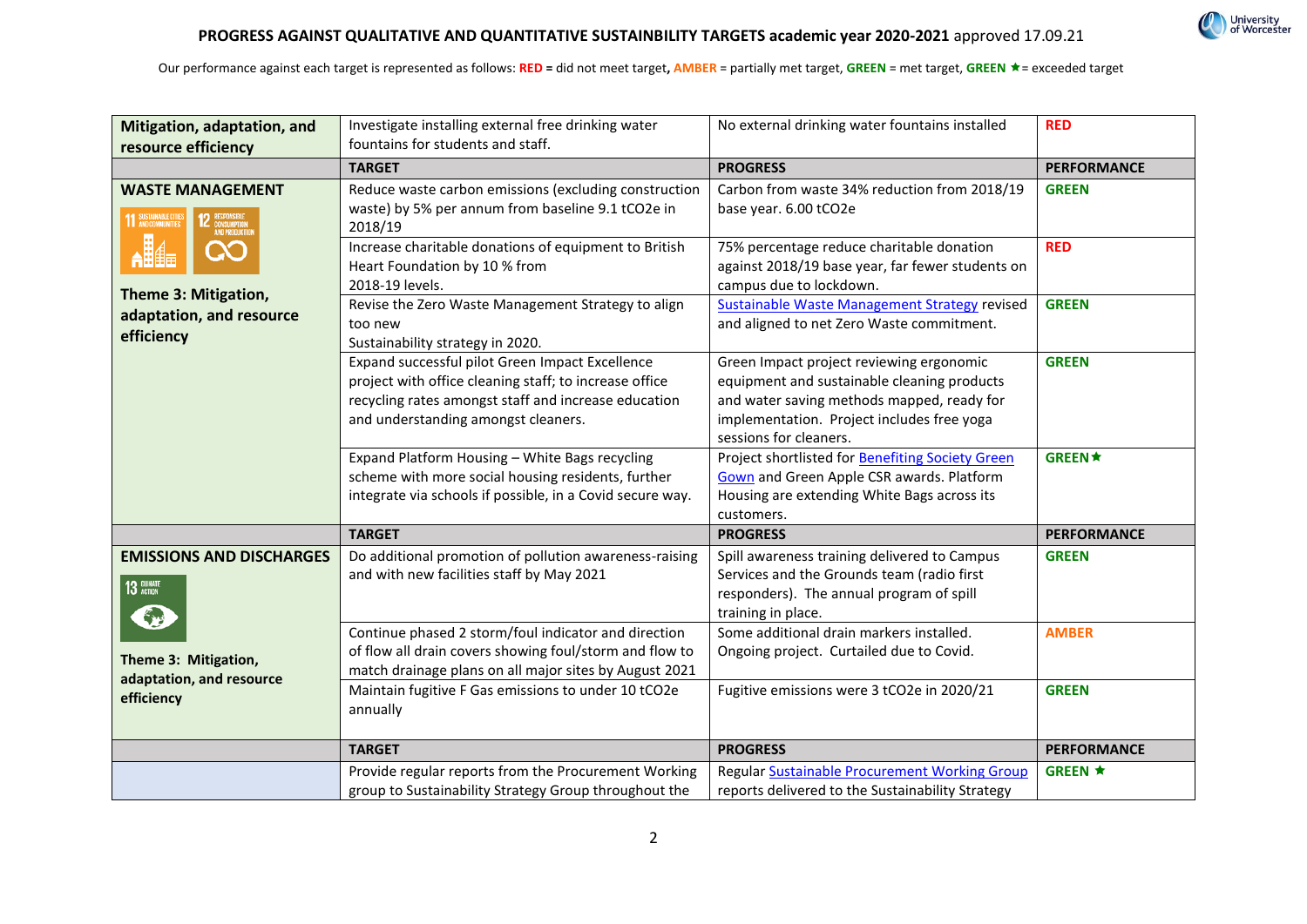| <b>SUSTAINABLE</b><br><b>PROCUREMENT</b><br><b>11 SUSTAINABLE CITIES</b><br><b>Theme 4: Global</b>                                                         | year including Net Positive tool kit for supplier<br>reporting.<br>Revise the Procurement Strategy to align to the net<br>zero carbon by 2030 commitment in academic year<br>2020-2021.<br>Increase the number and types of Fairtrade products<br>on campus, including the Campus Shop<br>5% p.a. reduction GHGe emissions from carbon<br>emissions attributed to contracts the University can<br>influence from a 2018/19 baseline | Group. Changes to Net Positives tool includes<br>greater mapping to the SDGs 340 suppliers as at<br>June 2021, with total 9,000 actions with nearly<br>4,000 completed or being worked on<br>New procurement strategy approved - add<br>hyper link<br>Changes with the catering contract and Covid<br>closing hospitality has meant it has not been<br>possible to measure this target this year.<br>Awaiting final data | <b>GREEN</b><br>N/A |
|------------------------------------------------------------------------------------------------------------------------------------------------------------|-------------------------------------------------------------------------------------------------------------------------------------------------------------------------------------------------------------------------------------------------------------------------------------------------------------------------------------------------------------------------------------------------------------------------------------|--------------------------------------------------------------------------------------------------------------------------------------------------------------------------------------------------------------------------------------------------------------------------------------------------------------------------------------------------------------------------------------------------------------------------|---------------------|
| sustainability ethics                                                                                                                                      |                                                                                                                                                                                                                                                                                                                                                                                                                                     |                                                                                                                                                                                                                                                                                                                                                                                                                          |                     |
|                                                                                                                                                            | <b>TARGET</b>                                                                                                                                                                                                                                                                                                                                                                                                                       | <b>PROGRESS</b>                                                                                                                                                                                                                                                                                                                                                                                                          | <b>PERFORMANCE</b>  |
| <b>HEALTH AND WELLBEING</b><br>3 DODNELL BE<br><b>5</b> GENDER<br>Θ<br>-w/∙<br>10 REDUCED<br>PEACE, JUST<br>AND STRONG<br>(二)<br><b>Theme 1: Promoting</b> | Achieve level 3 standard of Worcestershire Works Well<br>by August 2021                                                                                                                                                                                                                                                                                                                                                             | Level 2 accreditation achieved. Smoke free<br>campus required for next level of accreditation.<br>The target date has been pushed back to 2023,<br>which is more realistic. Highlighted in GUILDHE<br>report on good practice for students and staff in<br>campus wellbeing. Wellbeing is being integrated<br>into more courses and services for example<br>mindfulness courses and yoga is available to<br>some staff.  | <b>GREEN</b>        |
| sustainability, social<br>responsibility, and wellbeing                                                                                                    | Manage the gender pay gap and aim to stay sector<br>leading                                                                                                                                                                                                                                                                                                                                                                         | Achieved sector leading pay gap statistics second<br>year in a row                                                                                                                                                                                                                                                                                                                                                       | <b>GREEN</b>        |
|                                                                                                                                                            | <b>TARGET</b>                                                                                                                                                                                                                                                                                                                                                                                                                       | <b>PROGRESS</b>                                                                                                                                                                                                                                                                                                                                                                                                          | <b>PERFORMANCE</b>  |
| <b>CONSTRUCTION AND</b><br><b>REFURBISHMENT</b>                                                                                                            | All new build projects should be designed to achieve a<br>DEC B rating or above and refurbishment projects to<br>achieve a C as a minimum, but aim for B                                                                                                                                                                                                                                                                            | No projects this year                                                                                                                                                                                                                                                                                                                                                                                                    | N/A                 |
|                                                                                                                                                            | Where feasible all new build projects should be<br>designed to meet average water consumption targets                                                                                                                                                                                                                                                                                                                               | No projects this year                                                                                                                                                                                                                                                                                                                                                                                                    | N/A                 |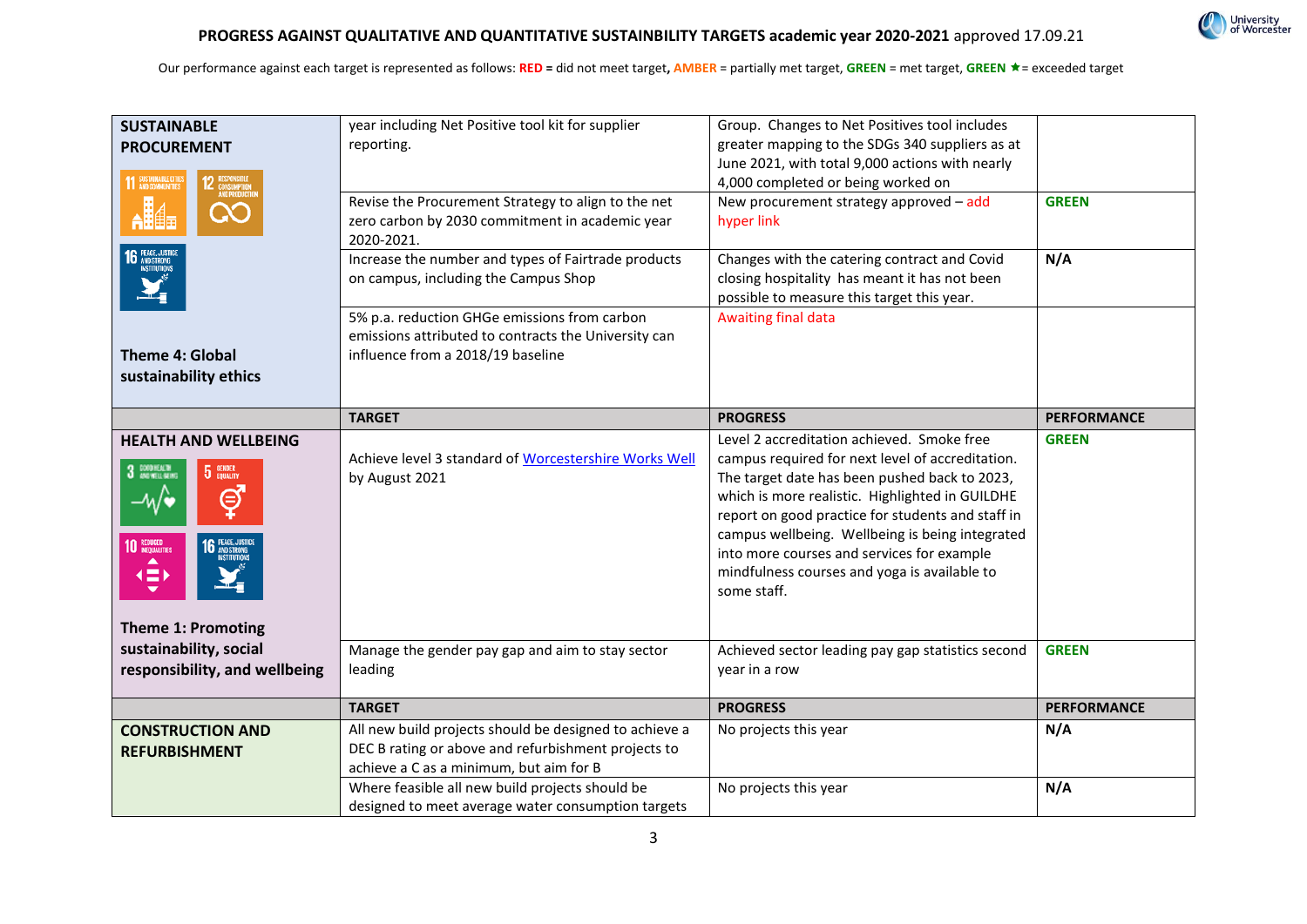| <b>INDUSTRY, INNOVATION</b><br><b>EL ANDINFRASTRUCT</b>  | of 1.35m3/m2 per m2 of the GIA for residential and<br>0.71m3/m2 per m2 of the GIA for non-residential<br>Review the construction and refurbishment strategy to<br>ensure it aligns with the new sustainability strategy and<br>net carbon neutral target by summer 2021.<br>Implement RCIS SKA assessment rating for all<br>refurbishment projects over 1000m2 | Initial discussions held, final updated strategy to<br>be presented at October 2021 Sustainability<br><b>Strategy Group meeting</b><br>Three Counties Medical School refurbishment is<br>on track for SKA gold, completion due December<br>2022. | <b>AMBER</b><br><b>GREEN</b> |
|----------------------------------------------------------|----------------------------------------------------------------------------------------------------------------------------------------------------------------------------------------------------------------------------------------------------------------------------------------------------------------------------------------------------------------|--------------------------------------------------------------------------------------------------------------------------------------------------------------------------------------------------------------------------------------------------|------------------------------|
|                                                          | Where feasible increase proportion of renewable<br>energy sources to a minimum of 15% in all new build<br>projects and where feasible for refurbishments over<br>1,000sqm                                                                                                                                                                                      | No projects this year                                                                                                                                                                                                                            | N/A                          |
|                                                          | <b>TARGET</b>                                                                                                                                                                                                                                                                                                                                                  | <b>PROGRESS</b>                                                                                                                                                                                                                                  | <b>PERFORMANCE</b>           |
| <b>TRANSPORT</b><br><b>COOD HEALTH</b><br>AND WELL-BEING | 5% reduction tCO2e emissions from staff and students'<br>daily commuting to University by 2030 from a baseline<br>2018/19 of 8,190 tCO2e                                                                                                                                                                                                                       | Student and staff commute carbon has increased<br>2% since the baseline year and 21% from the<br>previous year.                                                                                                                                  | <b>RED</b>                   |
| 17 PARTNERSHIPS                                          | 100% reduction in the tCO2e emissions from business<br>travel by hire car 2030 from a baseline 2018/19 of 49.5<br>tCO <sub>2e</sub>                                                                                                                                                                                                                            | Hire car, taxi, air and rail travel all down by<br>around 90%, although this is due to Covid.                                                                                                                                                    | <b>GREEN</b>                 |
|                                                          | 100% reduction in the tCO2e emissions from fleet<br>vehicles by 2030 from a baseline 20018/19 of 42.4<br>tCO <sub>2e</sub>                                                                                                                                                                                                                                     | Fleet down by 58% from the previous year and<br>66% from base year.                                                                                                                                                                              | <b>GREEN</b>                 |
| Theme 3: Mitigation,                                     | Conduct student and staff travel surveys to review the<br>impact of Covid 19 on travel habits in 2020.                                                                                                                                                                                                                                                         | No surveys held due to covid, both student and<br>staff surveys planned for November 2021.                                                                                                                                                       | <b>RED</b>                   |
| adaptation, and resource<br>efficiency                   | With Worcester City Council undertake a 6-month pilot<br>to investigate the feasibility of extending Woo Bikes<br>into an employer based citywide bike share scheme by<br>July 2021.                                                                                                                                                                           | Pilot scheme has an extension due to Covid until<br><b>March 2022</b>                                                                                                                                                                            | <b>GREEN</b>                 |
|                                                          | As far as is possible with Covid 19 revise the car park<br>management plan to realise the potential for mode<br>share shift, as a considerable proportion of staff and<br>students live within walking or cycling distance of a<br>University campus. Publish revised plan by September<br>2021                                                                | Staff encouraged to participate in blended<br>working, the results from pilot will help inform<br>revised parking management strategies.                                                                                                         | <b>AMBER</b>                 |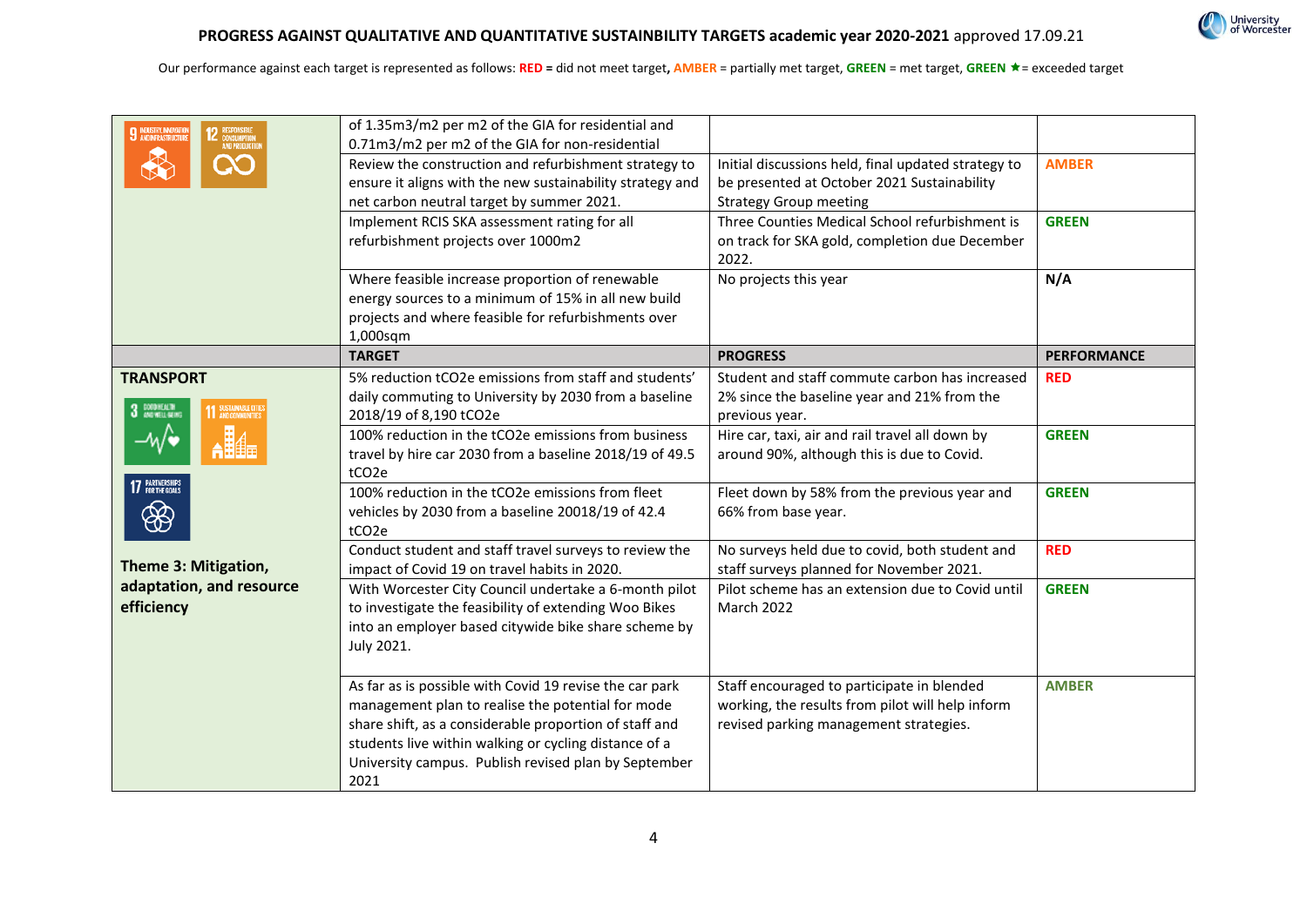

|                                                        | Continue to report on travel plan initiatives via the EU<br>funded UMOB project to share learning from European<br>universities on good sustainable travel habits for<br>students and staff. | Regular updates provided and published                                                                                                                                                                                                            | <b>GREEN</b>       |
|--------------------------------------------------------|----------------------------------------------------------------------------------------------------------------------------------------------------------------------------------------------|---------------------------------------------------------------------------------------------------------------------------------------------------------------------------------------------------------------------------------------------------|--------------------|
|                                                        | <b>TARGET</b>                                                                                                                                                                                | <b>PROGRESS</b>                                                                                                                                                                                                                                   | <b>PERFORMANCE</b> |
| <b>BIODIVERSITY</b><br>14 BELOW WATER<br>$15$ uFE      | Implement actions in the university Biodiversity Action<br>Plan to. See for full details:<br>http://www.worcester.ac.uk/discover/biodiversity.html                                           | BAP updated and actions continued                                                                                                                                                                                                                 | <b>GREEN</b>       |
| Theme 3: Mitigation,                                   | Install the Natural Networks project by September<br>2021                                                                                                                                    | Scheme successfully implemented on St Johns<br>campus in spring 2021 and gained approval from<br>many campus users                                                                                                                                | <b>GREEN</b>       |
| adaptation, and resource<br>efficiency                 | Increase the 'Malvern Meadow' wildflower meadows<br>including information boards by 5% by August 2021                                                                                        | Sites identified for botanical enrichment for<br>sowing by April 2022. Site identified for location<br>of second information board. Wildflower will<br>more than likely have a 5% - 7% increase by end<br>August 2022. Currently have around 150m | <b>AMBER</b>       |
|                                                        | Gain silver Hedgehog Friendly Campus accreditation<br>status by September 2021                                                                                                               | Silver obtained                                                                                                                                                                                                                                   | <b>GREEN</b>       |
|                                                        | <b>TARGET</b>                                                                                                                                                                                | <b>PROGRESS</b>                                                                                                                                                                                                                                   | <b>PERFORMANCE</b> |
| <b>EDUCATION FOR</b><br><b>SUSTAINABLE DEVELOPMENT</b> | Submit data for the third THE University impact League<br>by December 2020                                                                                                                   | Achieved - ranked in 101 - 200 group globally<br>and 2nd for Gender Equality and top 3 for<br>Quality Education in the UK.                                                                                                                        | <b>GREEN</b>       |
| <b>1</b> SUSTAINABLE CITIES<br>QUALITY<br>Education    | Launch call 5 of Learning for Sustainable Futures<br>projects by summer 2021                                                                                                                 | Achieved - call five launched Dec/Jan 2020/2021.<br>Discussions on several proposals, one submitted<br>proposal. No projects agreed for funding.                                                                                                  | <b>GREEN</b>       |
| 13 GUNATE                                              | Retain Responsible Futures accreditation, and increase<br>score at next reaccreditation Summer 2022                                                                                          | We are on track with our joint working with the<br>Students' Union and have a full action plan the<br>new Teaching and Learning strategy is fully<br>aligned to sustainability                                                                    | <b>GREEN</b>       |
| <b>Theme 2: Integrating</b><br>sustainability through  | Implement all recommendations from Responsible<br>Futures third audit report by next audit date, July 2022                                                                                   | Responsible Futures action plan developed from<br>recommendations of third audit. Satisfactory<br>progress against the nine actions.                                                                                                              | <b>GREEN</b>       |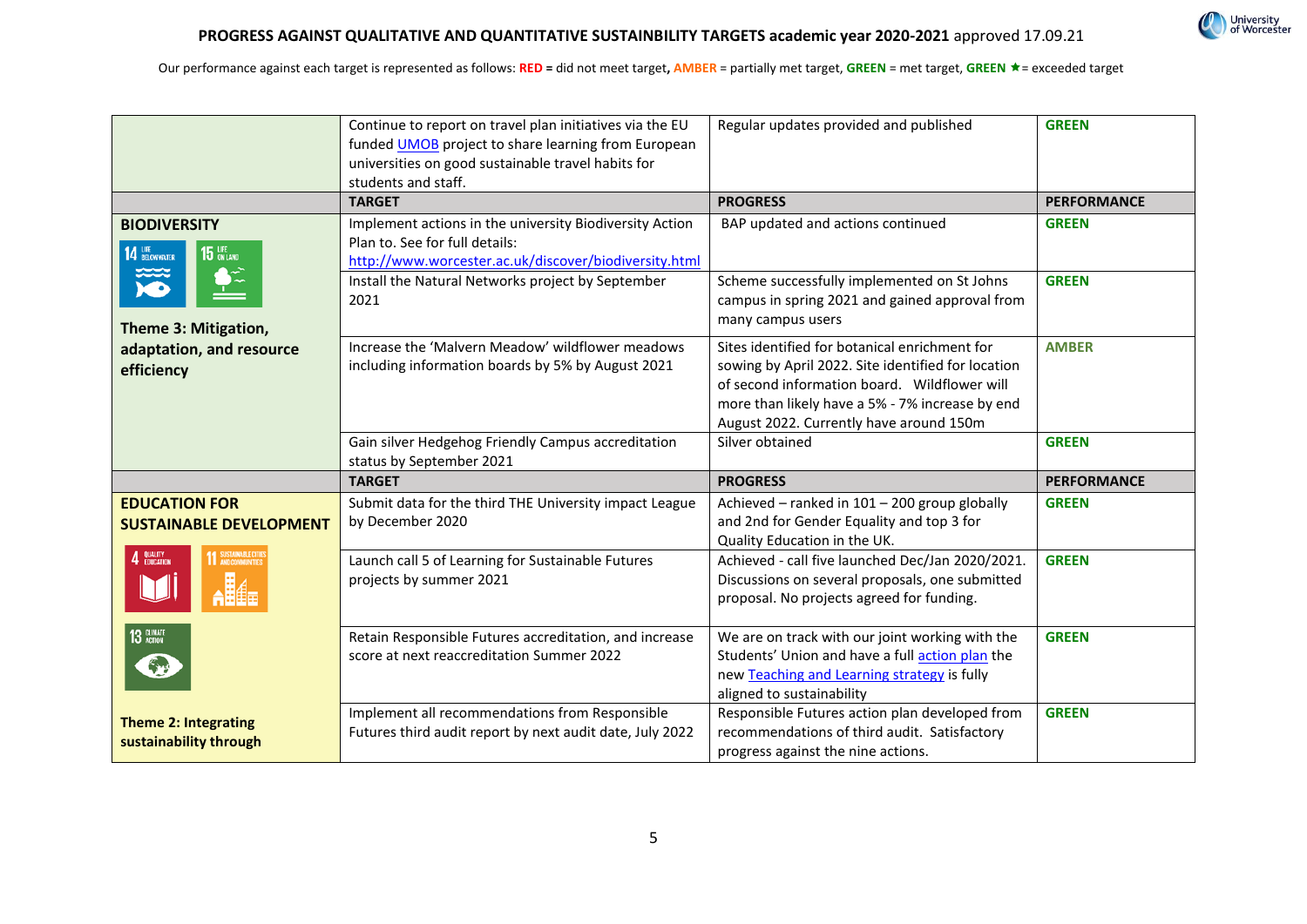| knowledge, skills, and<br>experience                                                   | Pilot in a minimum of three courses ideally established,<br>re-evaluated and new, an exercise to map the content<br>to the SDGs.<br>From the pilot baseline year (2019-20) increase the<br>participation of students undertaking the Sustainability<br>Literacy Test (SuLiTest) by 15%.<br>Increase the participation in NUS SDG teach-in by 10%<br>from 2019-20 levels on the number of students<br>engaged.<br>Deliver Emerging Leaders program for EAUC<br>Regularly report on progress at both Sustainability<br>Strategy Group and Learning Teaching and Student<br><b>Experience Committee</b> | Course engagement a key commitment within<br>UW LTQE Plan. Development of a teaching<br>excellence workshop for course teams on<br>embedding the SDGs in the curriculum. To be<br>delivered during 2021/22 academic year.<br>In 2020-21 of semester one starters 132 enrolled<br>and 70 completed and of semester two starters<br>77 enrolled and 61 completed.<br>2020 we had 8 educators pledging and 503<br>students participating (4.8% of the student<br>body). In 2021 we had 1000 students (9.6% of<br>the student body) participating and 14 educators<br>participating and were ranked 10th overall for<br>number of educators participating.<br>Course full, being delivered between October<br>2021 and June 2022<br>Achieved - regular reporting to all committees.<br>Presentation on SDGs and research delivered to<br>two of the three College Research and<br>Knowledge Exchange committees. New research<br>strategy approved incorporating sustainability. | <b>AMBER</b><br><b>AMBER</b><br><b>GREEN ★</b><br><b>AMBER</b><br><b>GREEN</b> |
|----------------------------------------------------------------------------------------|------------------------------------------------------------------------------------------------------------------------------------------------------------------------------------------------------------------------------------------------------------------------------------------------------------------------------------------------------------------------------------------------------------------------------------------------------------------------------------------------------------------------------------------------------------------------------------------------------|------------------------------------------------------------------------------------------------------------------------------------------------------------------------------------------------------------------------------------------------------------------------------------------------------------------------------------------------------------------------------------------------------------------------------------------------------------------------------------------------------------------------------------------------------------------------------------------------------------------------------------------------------------------------------------------------------------------------------------------------------------------------------------------------------------------------------------------------------------------------------------------------------------------------------------------------------------------------------|--------------------------------------------------------------------------------|
|                                                                                        | <b>TARGET</b>                                                                                                                                                                                                                                                                                                                                                                                                                                                                                                                                                                                        | <b>PROGRESS</b>                                                                                                                                                                                                                                                                                                                                                                                                                                                                                                                                                                                                                                                                                                                                                                                                                                                                                                                                                              | <b>PERFORMANCE</b>                                                             |
|                                                                                        |                                                                                                                                                                                                                                                                                                                                                                                                                                                                                                                                                                                                      |                                                                                                                                                                                                                                                                                                                                                                                                                                                                                                                                                                                                                                                                                                                                                                                                                                                                                                                                                                              |                                                                                |
| <b>COMMUNITY INVOLVEMENT</b>                                                           | Increase student participation in Student Switch Off by 2% on<br>2019/20 levels                                                                                                                                                                                                                                                                                                                                                                                                                                                                                                                      | Achieved. 487 students engaged in the campaign<br>-54% of 902 residents                                                                                                                                                                                                                                                                                                                                                                                                                                                                                                                                                                                                                                                                                                                                                                                                                                                                                                      | <b>GREEN</b>                                                                   |
| <b>1 SUSTAINABLE CITY</b><br><b>1</b> AND COMMUNITIES<br>13 GLIMATE<br>17 PARTNERSHIPS | Increase number of Green Impact teams to 17 in 2020-21<br>across all sites                                                                                                                                                                                                                                                                                                                                                                                                                                                                                                                           | 16 teams active this year with 13 teams<br>completing their project and achieving an award.<br>Teams engaged around<br>797 staff and students through projects across<br>the University                                                                                                                                                                                                                                                                                                                                                                                                                                                                                                                                                                                                                                                                                                                                                                                      | <b>AMBER</b>                                                                   |
|                                                                                        | Increase the student awareness of the University's<br>sustainability activities from (baseline year 2016-17 47%) to<br>65% by 2021                                                                                                                                                                                                                                                                                                                                                                                                                                                                   | Very nearly achieved - 61.5%. Aggregating 9<br>different awareness: from reducing greenhouse<br>gas emissions, increase wildlife, promoting<br>sustainable food, recycling, car sharing, cycling,<br>conserve energy, using the bus, promoting SDGs                                                                                                                                                                                                                                                                                                                                                                                                                                                                                                                                                                                                                                                                                                                          | <b>AMBER</b>                                                                   |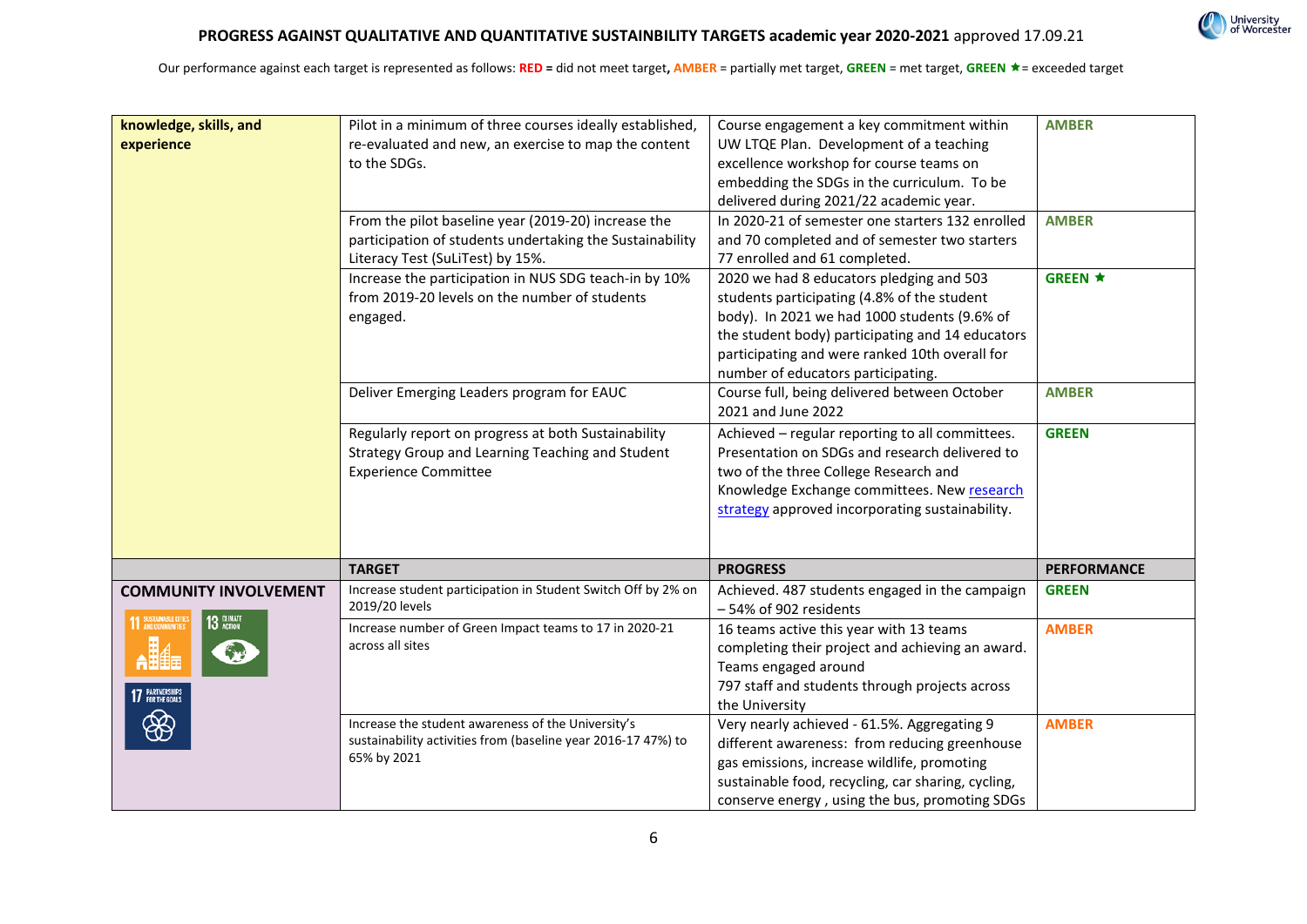

| <b>Theme 1: Promoting</b><br>sustainability, social<br>responsibility, and wellbeing | Work closely with and support student societies such as to<br>raise awareness on sustainability and social justice issues<br>Recruit 4 student Digital Creative part-time posts to help<br>publish and promote www.susthingsout.com and increase<br>readership by 5% by July 2021<br>Report on sustainability issues regularly to the University<br><b>Community Forum</b> | Achieved. Very successful launch of the Student<br>Unions' Sustainability Network both<br>organisations and students are working well. 90<br>students signed up to the university student<br>network.<br>Achieved. New design and brand guidelines in<br>development. Readership improved and<br>additional student posts created for recruitment<br>in 2021-22.<br>Achieved. Regular reports on sustainability<br>issues presented at Community Forum. | <b>GREEN</b><br><b>GREEN</b><br><b>GREEN</b> |
|--------------------------------------------------------------------------------------|----------------------------------------------------------------------------------------------------------------------------------------------------------------------------------------------------------------------------------------------------------------------------------------------------------------------------------------------------------------------------|---------------------------------------------------------------------------------------------------------------------------------------------------------------------------------------------------------------------------------------------------------------------------------------------------------------------------------------------------------------------------------------------------------------------------------------------------------|----------------------------------------------|
|                                                                                      | Promote collaborative working within UW and with<br>Worcestershire and Worcester City Council and other 3rd<br>sector organisations. Coordinate regular meetings and<br>actively seek out initiatives where resources can be shared                                                                                                                                        | Achieved. Regular meetings established, with<br>significant work sharing planned around COP26<br>and Carbon Literacy training.                                                                                                                                                                                                                                                                                                                          | <b>GREEN</b>                                 |
|                                                                                      | Implement in January 2021 a 12 month pilot EcoCampus<br>Housing with 2 national Housing Associations and Loreus to<br>assist them to embed ISO 14001:2015 in their organisations                                                                                                                                                                                           | Achieved. Shared member of staff recruited and<br>leading the work in all three organisations.                                                                                                                                                                                                                                                                                                                                                          | <b>GREEN</b>                                 |
|                                                                                      | <b>TARGET</b>                                                                                                                                                                                                                                                                                                                                                              | <b>PROGRESS</b>                                                                                                                                                                                                                                                                                                                                                                                                                                         | <b>PERFORMANCE</b>                           |
| <b>FOOD</b><br>14 BELOW WATER                                                        | Retain Sustainable Restaurant Association<br>certification                                                                                                                                                                                                                                                                                                                 | Achieved. Sustainable Restaurant Associations<br>certification retained by Chartwells                                                                                                                                                                                                                                                                                                                                                                   | <b>GREEN</b>                                 |
| <b>12 RESPONSIBLE</b><br>AND PRODUCTION                                              | <b>Retain Fairtrade Status</b>                                                                                                                                                                                                                                                                                                                                             | Achieved. Accreditation until 2023.                                                                                                                                                                                                                                                                                                                                                                                                                     | <b>GREEN</b>                                 |
|                                                                                      | <b>Retain MSC status</b>                                                                                                                                                                                                                                                                                                                                                   | MSC accreditation retained by Chartwells                                                                                                                                                                                                                                                                                                                                                                                                                | <b>GREEN</b>                                 |
| 15                                                                                   | Re-launch SU Eatable Life One Planet Plate<br>research project with Sustainable Restaurants<br>Association during 2021                                                                                                                                                                                                                                                     | Due to Covid relaunch postponed to 1 <sup>st</sup><br>November 2021                                                                                                                                                                                                                                                                                                                                                                                     | <b>AMBER</b>                                 |
|                                                                                      | Implement, measure and report on all the defined key<br>performance indicators outlined in the catering                                                                                                                                                                                                                                                                    | With the food service closed for most of the year<br>due to lockdowns and Covid no performance                                                                                                                                                                                                                                                                                                                                                          | N/A                                          |
| <b>Theme 4: Global</b>                                                               | contract covering, energy, water, food waste,                                                                                                                                                                                                                                                                                                                              | indicators were measured or reported.                                                                                                                                                                                                                                                                                                                                                                                                                   |                                              |
| sustainability ethics,                                                               | packaging, local sourcing, recycling, reducing negative                                                                                                                                                                                                                                                                                                                    |                                                                                                                                                                                                                                                                                                                                                                                                                                                         |                                              |
| partnerships, and leadership                                                         | environmental impacts, promote positive societal and<br>ethical impacts commonly associated with food                                                                                                                                                                                                                                                                      |                                                                                                                                                                                                                                                                                                                                                                                                                                                         |                                              |